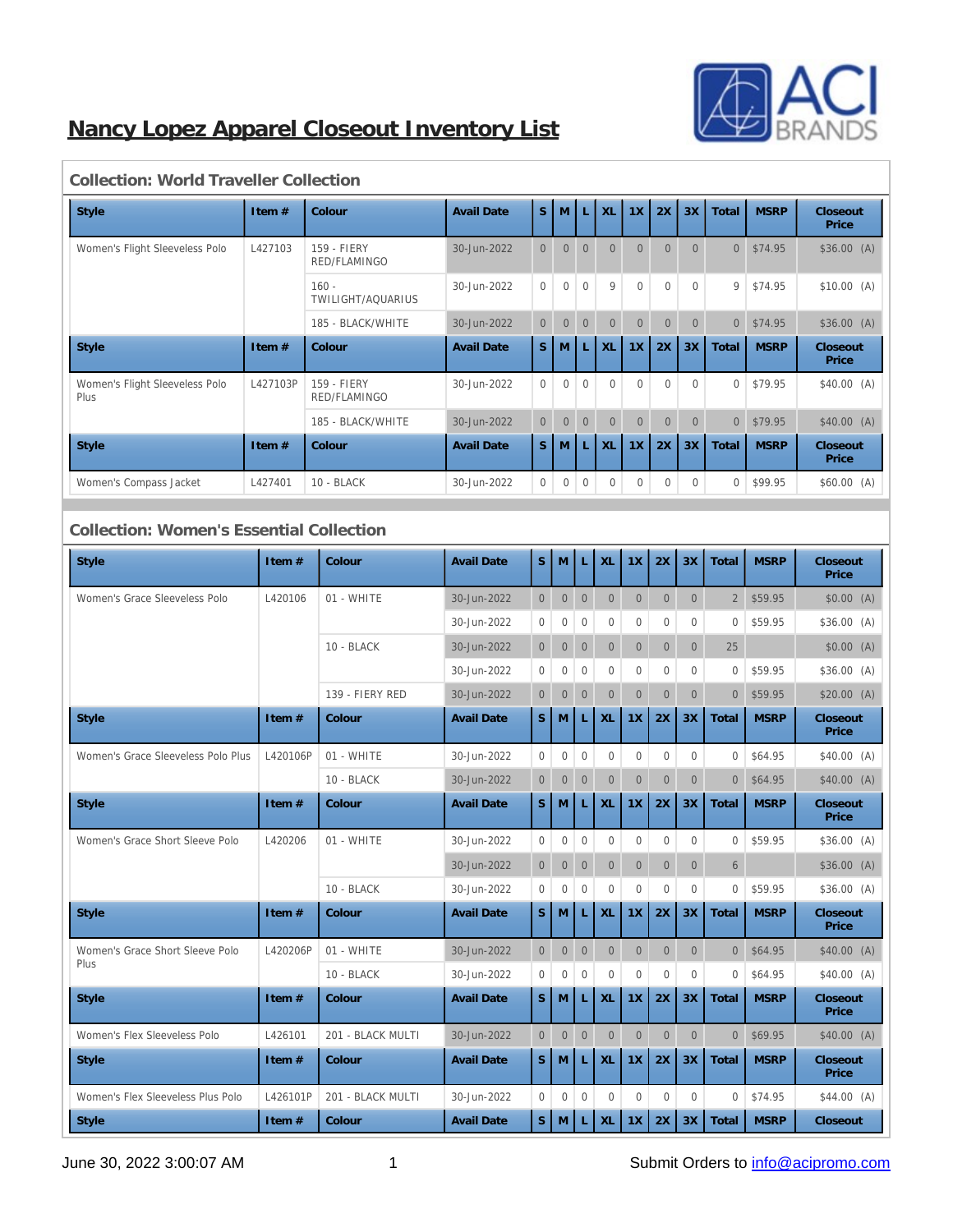

# **Nancy Lopez Apparel Closeout Inventory List**

|                                        |          |                            |                                 |                  |                  |                  |                         |                  |                  |                  |                                      |                  |                  |                       |                  |                  |                  |             | Price             |
|----------------------------------------|----------|----------------------------|---------------------------------|------------------|------------------|------------------|-------------------------|------------------|------------------|------------------|--------------------------------------|------------------|------------------|-----------------------|------------------|------------------|------------------|-------------|-------------------|
| Women's Flex Short Sleeve Polo         |          | L426201                    | 149 - FIERY<br><b>RED/WHITE</b> |                  |                  |                  |                         |                  | 30-Jun-2022      |                  | $\mathbf{1}$<br>$\boldsymbol{0}$     | $\mathbf{0}$     | $\mathbf{0}$     | $\boldsymbol{0}$      | $\mathbf{0}$     | $\mathbf{0}$     | $\mathbf{1}$     | \$69.95     | \$24.00(A)        |
|                                        |          |                            | 201 - BLACK MULTI               |                  |                  |                  |                         |                  | 30-Jun-2022      |                  | $\boldsymbol{2}$<br>$\boldsymbol{0}$ | $\mathbf{0}$     | $\bf{0}$         | $\boldsymbol{0}$      | $\boldsymbol{0}$ | $\bf{0}$         | $\boldsymbol{2}$ | \$69.95     | \$40.00(A)        |
| <b>Style</b>                           |          | Item #                     | Colour                          |                  |                  |                  | <b>Avail Date</b>       |                  |                  |                  | S<br>M                               | L                | XL               | 1X                    | 2X               | 3X               | Total            | <b>MSRP</b> | Closeout<br>Price |
| Women's Flex Short Sleeve Plus<br>Polo |          | L426201P                   | 201 - BLACK MULTI               |                  |                  |                  |                         |                  | 30-Jun-2022      |                  | $\overline{0}$<br>$\mathbf{0}$       | $\mathbf{0}$     | $\mathbf{0}$     | $\mathbf{0}$          | $\mathbf{0}$     | $\boldsymbol{0}$ | $\overline{0}$   | \$74.95     | $$44.00$ (A)      |
| <b>Style</b>                           | Item#    | <b>Colour</b>              | <b>Avail Date</b>               | $\mathbf s$      | M                | L                | <b>XL</b><br><b>XXL</b> |                  | 3XL              |                  | <b>Total</b><br><b>MSRP</b>          |                  |                  | <b>Closeout Price</b> |                  |                  |                  |             |                   |
| Women's Club Skort                     | L426902  | 01 - WHITE                 | 30-Jun-2022                     | $\mathbf{0}$     | $\boldsymbol{0}$ | $\boldsymbol{0}$ | $\mathbf{0}$            |                  | $\mathbf{0}$     |                  | $\mathbf{0}$                         | $\mathbf{0}$     | \$69.95          |                       |                  | \$40.00(A)       |                  |             |                   |
|                                        |          | 10 - BLACK                 | 30-Jun-2022                     | $\boldsymbol{0}$ | $\boldsymbol{0}$ | $\boldsymbol{0}$ | $\mathbf{0}$            | $\boldsymbol{0}$ |                  |                  | $\mathbf{0}$                         | $\mathbf{0}$     | \$69.95          |                       |                  | \$36.30 (A)      |                  |             |                   |
|                                        |          | 20 - SILVER                | 30-Jun-2022<br>$\overline{0}$   |                  | $\boldsymbol{0}$ | $\boldsymbol{0}$ | $\boldsymbol{0}$        |                  | $\boldsymbol{0}$ |                  | $\mathbf{0}$                         | $\boldsymbol{0}$ | \$69.95          |                       |                  | \$40.00(A)       |                  |             |                   |
| <b>Style</b>                           | Item #   | Colour                     | <b>Avail Date</b>               |                  |                  | $\boldsymbol{2}$ | $\overline{4}$          | $\,6\,$          | $\bf 8$          | 10               | 12                                   | 14               | 16               | 18                    | 20               | 22               | Total            | <b>MSRP</b> | Closeout<br>Price |
| Women's Pully Short                    | L423902  | 10 - BLACK                 | 30-Jun-2022                     |                  |                  | $\mathbf{0}$     | $\boldsymbol{0}$        | $\boldsymbol{0}$ | $\boldsymbol{0}$ | $\boldsymbol{0}$ | $\mathbf{0}$                         | $\boldsymbol{0}$ | $\boldsymbol{0}$ | $\boldsymbol{0}$      | $\mathbf{0}$     | $\mathbf{0}$     | $\overline{0}$   | \$79.95     | \$40.00(A)        |
|                                        |          | $124 -$<br><b>CONCRETE</b> | 30-Jun-2022                     |                  |                  | $\bf{0}$         | $\mathbf{0}$            | $\boldsymbol{0}$ | $\mathbf{0}$     | $\bf{0}$         | $\boldsymbol{0}$                     | $\bf{0}$         | $\mathbf{0}$     | $\bf{0}$              | $\boldsymbol{0}$ | $\bf{0}$         | $\boldsymbol{0}$ | \$79.95     | \$40.00(A)        |
|                                        |          | 23 - KHAKI                 | 30-Jun-2022                     |                  |                  | $\boldsymbol{0}$ | $\boldsymbol{0}$        | $\boldsymbol{0}$ | $\boldsymbol{0}$ | $\boldsymbol{0}$ | $\overline{0}$                       | $\boldsymbol{0}$ | $\boldsymbol{0}$ | $\boldsymbol{0}$      | $\boldsymbol{0}$ | $\boldsymbol{0}$ | $\overline{0}$   | \$79.95     | \$40.00(A)        |
| <b>Style</b>                           | Item #   | Colour                     | <b>Avail Date</b>               |                  |                  | $\boldsymbol{2}$ | $\overline{4}$          | 6                | 8                | 10               | 12                                   | 14               | 16               | 18                    | 20               | 22               | Total            | <b>MSRP</b> | Closeout<br>Price |
| Women's Pully Short<br>Plus            | L423902P | 10 - BLACK                 | 30-Jun-2022                     |                  |                  | $\boldsymbol{0}$ | $\boldsymbol{0}$        | $\boldsymbol{0}$ | $\mathbf{0}$     | $\mathbf{0}$     | $\boldsymbol{0}$                     | $\mathbf{0}$     | $\mathbf{0}$     | $\mathbf{0}$          | $\mathbf{0}$     | $\bf{0}$         | $\boldsymbol{0}$ | \$84.95     | $$44.00$ (A)      |
|                                        |          | $124 -$<br><b>CONCRETE</b> | 30-Jun-2022                     |                  |                  | $\boldsymbol{0}$ | $\boldsymbol{0}$        | $\boldsymbol{0}$ | $\boldsymbol{0}$ | $\mathbf{0}$     | $\boldsymbol{0}$                     | $\mathbf{0}$     | $\boldsymbol{0}$ | $\overline{0}$        | $\mathbf{0}$     | $\mathbf{0}$     | $\overline{0}$   | \$84.95     | \$44.00 (A)       |
|                                        |          | 23 - KHAKI                 | 30-Jun-2022                     |                  |                  | $\mathbf{0}$     | $\boldsymbol{0}$        | $\boldsymbol{0}$ | $\mathbf{0}$     | $\mathbf{0}$     | $\mathbf{0}$                         | $\mathbf{0}$     | $\mathbf{0}$     | $\mathbf{0}$          | $\mathbf{0}$     | $\bf{0}$         | $\boldsymbol{0}$ | \$84.95     | \$44.00 (A)       |
| <b>Style</b>                           | Item #   | Colour                     | <b>Avail Date</b>               |                  |                  | $\boldsymbol{2}$ | $\overline{4}$          | $6\phantom{1}$   | $\bf8$           | 10               | 12                                   | 14               | 16               | 18                    | 20               | 22               | Total            | <b>MSRP</b> | Closeout<br>Price |
| Women's Pully Skort                    | L426901  | 01 - WHITE                 | 30-Jun-2022                     |                  |                  | $\boldsymbol{0}$ | $\boldsymbol{0}$        | $\boldsymbol{0}$ | $\boldsymbol{0}$ | $\boldsymbol{0}$ | $\boldsymbol{0}$                     | $\boldsymbol{0}$ | $\boldsymbol{0}$ | $\overline{0}$        | $\overline{0}$   | $\boldsymbol{0}$ | $\overline{0}$   | \$79.95     | \$40.00(A)        |
|                                        |          | 10 - BLACK                 | 30-Jun-2022                     |                  |                  | $\boldsymbol{0}$ | $\boldsymbol{0}$        | $\boldsymbol{0}$ | $\boldsymbol{0}$ | $\bf{0}$         | $\bf{0}$                             | $\boldsymbol{0}$ | $\boldsymbol{0}$ | $\boldsymbol{0}$      | $\bf{0}$         | $\bf{0}$         | $\boldsymbol{0}$ | \$79.95     | \$40.00(A)        |
|                                        |          | $124 -$<br><b>CONCRETE</b> | 30-Jun-2022                     |                  |                  | $\mathbf{0}$     | $\mathbf{0}$            | $\mathbf{0}$     | $\mathbf{0}$     | $\overline{0}$   | $\overline{0}$                       | $\mathbf{0}$     | $\mathbf{0}$     | $\overline{0}$        | $\overline{0}$   | $\mathbf{0}$     | $\overline{0}$   | \$79.95     | \$40.00(A)        |
|                                        |          | 23 - KHAKI                 | 30-Jun-2022                     |                  |                  | $\boldsymbol{0}$ | $\boldsymbol{0}$        | $\boldsymbol{0}$ | $\mathbf{0}$     | $\bf{0}$         | 0                                    | $\mathbf{0}$     | $\mathbf{0}$     | $\boldsymbol{0}$      | $\boldsymbol{0}$ | $\boldsymbol{0}$ | $\boldsymbol{0}$ | \$79.95     | \$40.00(A)        |
| <b>Style</b>                           | Item #   | Colour                     | <b>Avail Date</b>               |                  |                  | $\boldsymbol{2}$ | $\overline{4}$          | $\,6\,$          | $\bf 8$          | 10               | 12                                   | 14               | 16               | 18                    | 20               | 22               | Total            | <b>MSRP</b> | Closeout<br>Price |
| Women's Pully Skort<br>Plus            | L426901P | 01 - WHITE                 | 30-Jun-2022                     |                  |                  | $\boldsymbol{0}$ | $\boldsymbol{0}$        | $\boldsymbol{0}$ | $\boldsymbol{0}$ | $\boldsymbol{0}$ | $\boldsymbol{0}$                     | $\boldsymbol{0}$ | $\boldsymbol{0}$ | $\boldsymbol{0}$      | $\boldsymbol{0}$ | $\mathbf{0}$     | $\overline{0}$   | \$84.95     | \$44.00(A)        |
|                                        |          | 10 - BLACK                 | 30-Jun-2022                     |                  |                  | $\boldsymbol{0}$ | $\boldsymbol{0}$        | $\boldsymbol{0}$ | $\mathbf{0}$     | $\boldsymbol{0}$ | $\boldsymbol{0}$                     | $\boldsymbol{0}$ | $\boldsymbol{0}$ | $\boldsymbol{0}$      | $\boldsymbol{0}$ | $\boldsymbol{0}$ | $\boldsymbol{0}$ | \$84.95     | \$44.00 (A)       |
|                                        |          | $124 -$<br>CONCRETE        | 30-Jun-2022                     |                  |                  | $\mathbf{0}$     | $\mathbf{0}$            | $\boldsymbol{0}$ | $\mathbf{0}$     | $\mathbf{0}$     | $\boldsymbol{0}$                     | $\boldsymbol{0}$ | $\boldsymbol{0}$ | $\mathbf{0}$          | $\boldsymbol{0}$ | $\mathbf{0}$     | $\overline{0}$   | \$84.95     | \$44.00 (A)       |
|                                        |          | 23 - KHAKI                 | 30-Jun-2022                     |                  |                  | $\boldsymbol{0}$ | $\,0\,$                 | $\boldsymbol{0}$ | $\boldsymbol{0}$ | $\boldsymbol{0}$ | $\boldsymbol{0}$                     | $\boldsymbol{0}$ | $\boldsymbol{0}$ | $\boldsymbol{0}$      | $\boldsymbol{0}$ | $\boldsymbol{0}$ | $\overline{0}$   | \$84.95     | $$44.00$ (A)      |

#### **Collection: Women's Headwear**

| Style                                 | Item $#$ | Colour                     | <b>Avail Date</b> | Total    | <b>MSRP</b> | <b>Closeout Price</b> |
|---------------------------------------|----------|----------------------------|-------------------|----------|-------------|-----------------------|
| Glimmer Large Bill Reverse Clip Visor | L430801  | 246 - HOT PINK/CAMEO MULTI | 30-Jun-2022       | 0        | \$29.95     | \$10.00(A)            |
|                                       |          | 247 - PEACOCK/MIST MULTI   | 30-Jun-2022       |          | 84 \$29.95  | \$8.00(A)             |
|                                       |          | 942 - BLACK/WHITE MULTI    | 30-Jun-2022       | $\Omega$ | \$29.95     | \$10.00(A)            |